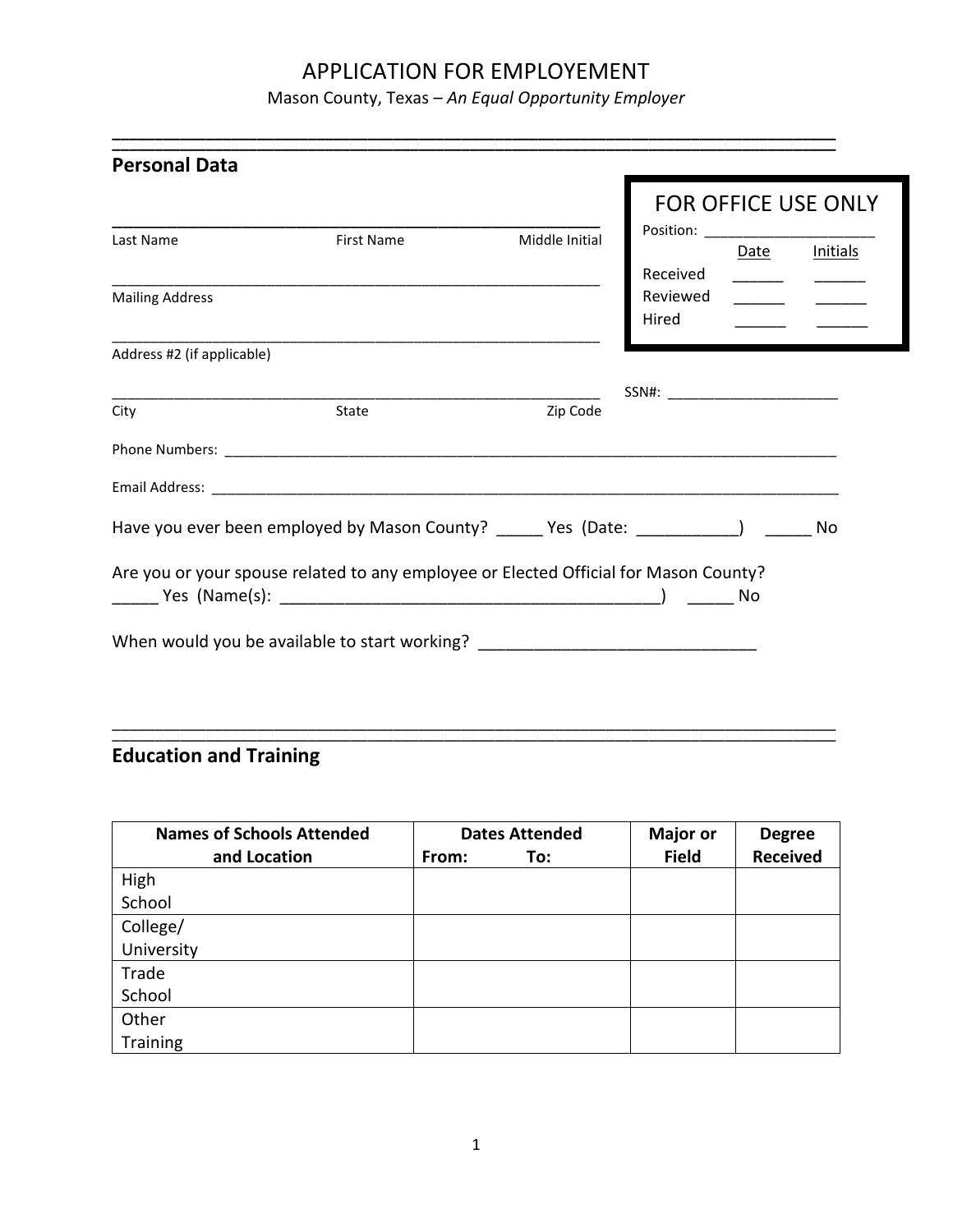Mason County, Texas – *An Equal Opportunity Employer*

\_\_\_\_\_\_\_\_\_\_\_\_\_\_\_\_\_\_\_\_\_\_\_\_\_\_\_\_\_\_\_\_\_\_\_\_\_\_\_\_\_\_\_\_\_\_\_\_\_\_\_\_\_\_\_\_\_\_\_\_\_\_\_\_\_\_\_\_\_\_\_\_\_\_\_\_\_\_\_\_\_\_\_\_\_ \_\_\_\_\_\_\_\_\_\_\_\_\_\_\_\_\_\_\_\_\_\_\_\_\_\_\_\_\_\_\_\_\_\_\_\_\_\_\_\_\_\_\_\_\_\_\_\_\_\_\_\_\_\_\_\_\_\_\_\_\_\_\_\_\_\_\_\_\_\_\_\_\_\_\_\_\_\_\_\_\_\_\_\_\_

### **Employment Experience**

Please list each position held. Start with your present or most recent assignment and work backward. If you need additional space, please continue on separate sheet(s) of paper. In the column at the right, describe your assignments.

May inquiry be made of your present or most recent employer? \_\_\_\_\_\_ Yes \_\_\_\_\_\_ No

| Employer:                           | From:                         | To: |  |
|-------------------------------------|-------------------------------|-----|--|
|                                     | <b>Dates</b>                  |     |  |
| <b>Address:</b>                     | <b>Summary of Job Duties:</b> |     |  |
| <b>Job Title:</b>                   |                               |     |  |
| <b>Supervisor and Phone Number:</b> |                               |     |  |
| <b>Reason for Leaving:</b>          |                               |     |  |
| Employer:                           | From:<br><b>Dates</b>         | To: |  |
| <b>Address:</b>                     | <b>Summary of Job Duties:</b> |     |  |
| <b>Job Title:</b>                   |                               |     |  |
| <b>Supervisor and Phone Number:</b> |                               |     |  |
| <b>Reason for Leaving:</b>          |                               |     |  |
| Employer:                           | From:<br><b>Dates</b>         | To: |  |
| <b>Address:</b>                     | <b>Summary of Job Duties:</b> |     |  |
| <b>Job Title:</b>                   |                               |     |  |
| <b>Supervisor and Phone Number:</b> |                               |     |  |
| <b>Reason for Leaving:</b>          |                               |     |  |
| Employer:                           | From:<br><b>Dates</b>         | To: |  |
| <b>Address:</b>                     | <b>Summary of Job Duties:</b> |     |  |
| <b>Job Title:</b>                   |                               |     |  |
| <b>Supervisor and Phone Number:</b> |                               |     |  |
| <b>Reason for Leaving:</b>          |                               |     |  |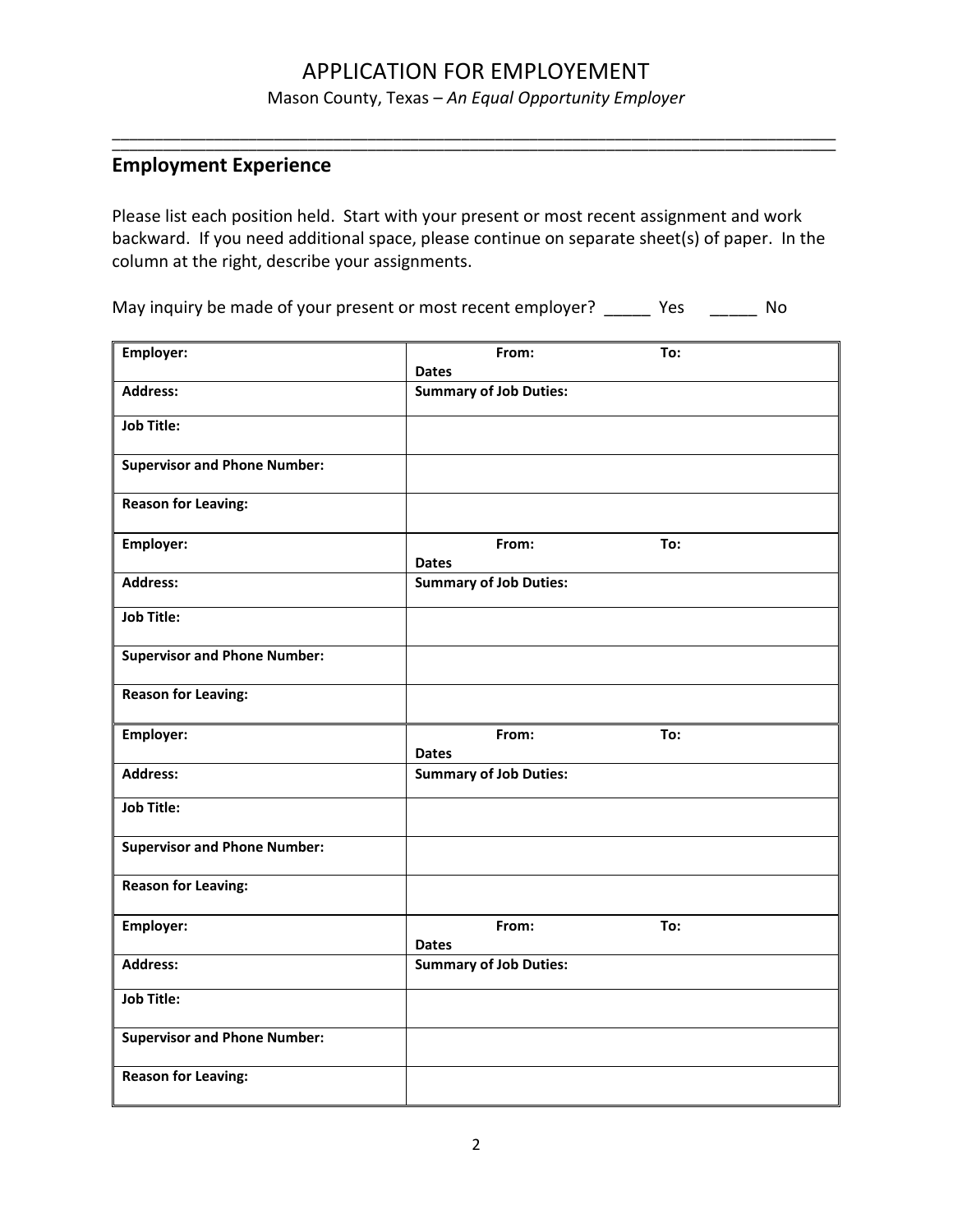Mason County, Texas – *An Equal Opportunity Employer*

Summarize any other skills, abilities, trainings, interests, career goals, etc that you would like to share:



#### \_\_\_\_\_\_\_\_\_\_\_\_\_\_\_\_\_\_\_\_\_\_\_\_\_\_\_\_\_\_\_\_\_\_\_\_\_\_\_\_\_\_\_\_\_\_\_\_\_\_\_\_\_\_\_\_\_\_\_\_\_\_\_\_\_\_\_\_\_\_\_\_\_\_\_\_\_\_\_\_\_\_\_\_\_ **Additional Information**

By law, you must be authorized to work in the United States in order to be employed by Mason County, Texas. If you are one of the following, please check this box:

\_\_\_\_\_\_\_\_\_\_\_\_\_\_\_\_\_\_\_\_\_\_\_\_\_\_\_\_\_\_\_\_\_\_\_\_\_\_\_\_\_\_\_\_\_\_\_\_\_\_\_\_\_\_\_\_\_\_\_\_\_\_\_\_\_\_\_\_\_\_\_\_\_\_\_\_\_\_\_\_\_\_\_\_\_

- A citizen or a national of the United States
- An alien lawfully admitted for permanent residence
- An alien authorized by the Immigration and Naturalization Service to work indefinitely in the United States

Have you ever been convicted of a felony or other crime? Thes The No \* If yes, please explain on reverse side of page. (You may omit convictions for minor traffic violations unless the position for which you are applying requires the operation of a motor vehicle. Conviction will not result in your automatic disqualification for employment. The seriousness of the crime, the date of conviction, and the relevance of the crime to this position will be considered.)

If the position for which you are applying requires the operation of a motor vehicle, do you have a current Texas Driver's License? The State of License No: The State of No

Type of License: **Operator** Commercial